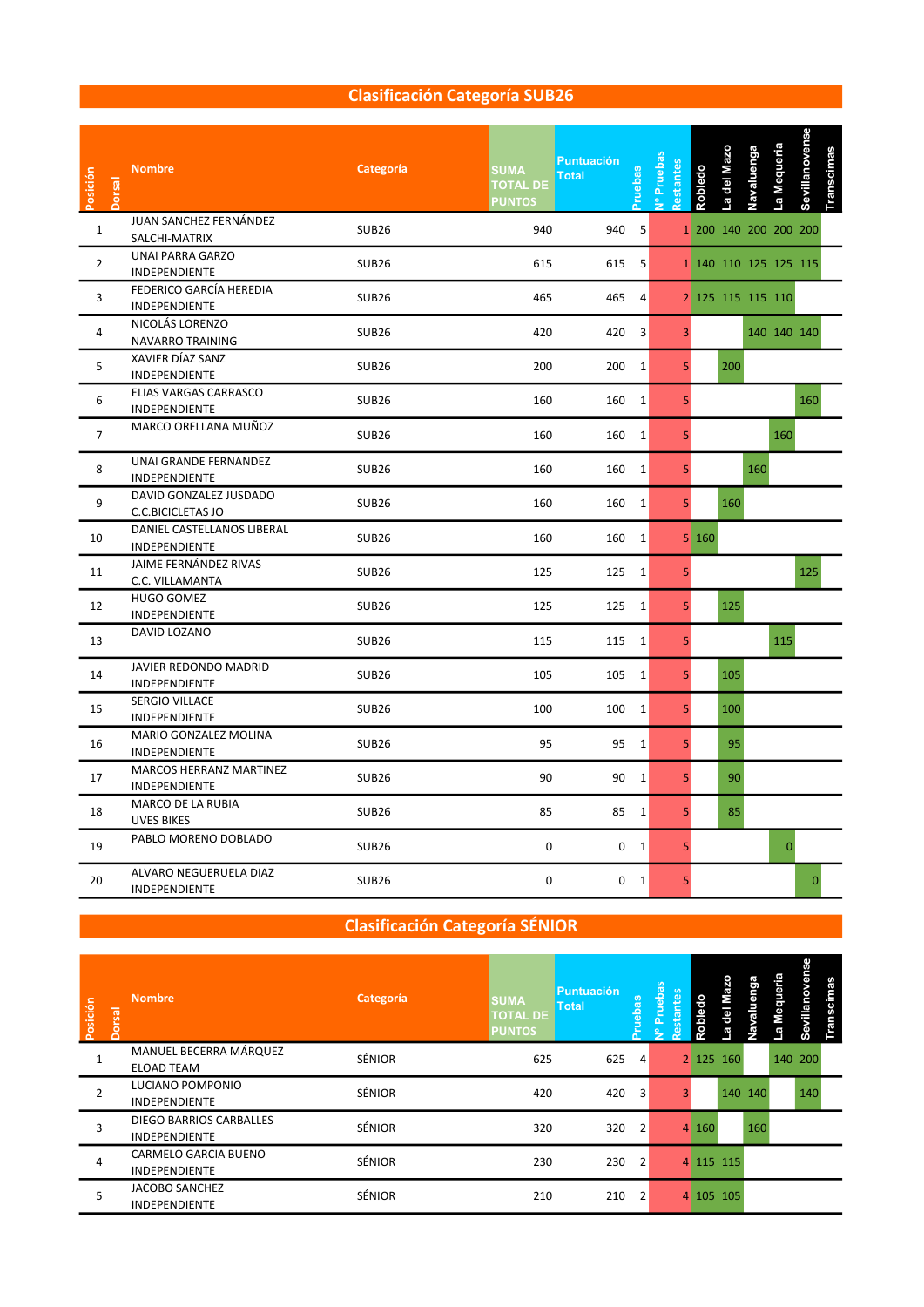| 6              | ADRIAN LOPEZ PANIAGUA                                  | SÉNIOR        | 200 | 200<br>$\mathbf{1}$   | 5 <sup>1</sup> | 200   |
|----------------|--------------------------------------------------------|---------------|-----|-----------------------|----------------|-------|
| $\overline{7}$ | JESÚS GONZÁLEZ MERCADO<br>INDEPENDIENTE                | SÉNIOR        | 200 | 200<br>$\mathbf{1}$   | 5 <sup>1</sup> | 200   |
| 8              | DANIEL BACELAR POUSA<br><b>CORREDOIRAS BUEU</b>        | SÉNIOR        | 200 | 200<br>$\mathbf{1}$   | 5 <sup>1</sup> | 200   |
| 9              | HIGINIO MARTÍN CARBALLEDO<br>MUSITEC RACING TE         | SÉNIOR        | 200 | 200<br>$\mathbf{1}$   |                | 5 200 |
| 10             | ALEJANDRO OLLERO REDONDO                               | SÉNIOR        | 160 | $\overline{2}$<br>160 | 4              | 0160  |
| 11             | RAFAEL MURILLO RUBIO                                   | SÉNIOR        | 160 | 160<br>1              | 5 <sub>l</sub> | 160   |
| 12             | DAVID FERNÁNDEZ GÓMEZ-ESCALONI<br>CLUB TRIATLÓN TRI    | SÉNIOR        | 140 | 140<br>$\mathbf{1}$   |                | 5 140 |
| 13             | ENRIQUE CAMPILLO MUÑOZ<br>INDEPENDIENTE                | SÉNIOR        | 125 | 125<br>$\mathbf{1}$   | 5 <sup>1</sup> | 125   |
| 14             | SERGIO MAJUELO GRANIZO                                 | SÉNIOR        | 125 | 125<br>$\mathbf{1}$   | 5              | 125   |
| 15             | <b>IGNACIO PÉREZ HERNANDO</b><br><b>CC LAVAPIES</b>    | SÉNIOR        | 125 | $\mathbf{1}$<br>125   | 5              | 125   |
| 16             | CARLOS ALBERTO GAYO GARCIA<br><b>BUHOBIKE CONTRA E</b> | SÉNIOR        | 125 | 125<br>$\mathbf{1}$   | 5 <sup>1</sup> | 125   |
| 17             | CARLOS CHICO GALLEGO                                   | SÉNIOR        | 115 | 115<br>$\mathbf{1}$   | 5              | 115   |
| 18             | RAÚL FERNÁNDEZ FERNÁNDEZ                               | SÉNIOR        | 115 | 115<br>1              | 5              | 115   |
| 19             | PEPE BUSTAMANTE PASTRANA<br>INDEPENDIENTE              | SÉNIOR        | 115 | 115<br>$\mathbf{1}$   | 5 <sup>1</sup> | 115   |
| 20             | EDUARDO GARCÍA DE DOMINGO<br>C.D.B. TEAM MOSKI         | SÉNIOR        | 110 | 110<br>$\mathbf{1}$   | 5              | 110   |
| 21             | <b>MARCOS MORENO RUIZ</b><br>INDEPENDIENTE             | SÉNIOR        | 110 | 110<br>1              | 5              | 110   |
| 22             | LUIS SÁNCHEZ BELTRAN<br>INDEPENDIENTE                  | SÉNIOR        | 110 | 110<br>1              | 5 <sup>1</sup> | 110   |
| 23             | ALEJANDRO BENITO BLAZQUEZ<br>EL BÚNKER                 | SÉNIOR        | 110 | $\mathbf{1}$<br>110   |                | 5 110 |
| 24             | SAMUEL TORRES DIAZ                                     | SÉNIOR        | 105 | 105<br>$\mathbf{1}$   | 5              | 105   |
| 25             | <b>VICTOR MARTIN LEO</b><br>INDEPENDIENTE              | SÉNIOR        | 105 | 105<br>$\mathbf{1}$   | 5 <sup>1</sup> | 105   |
| 26             | ALEJANDRO HERNANDEZ MONROY<br><b>TUPLUS RACING</b>     | <b>SENIOR</b> | 100 | 100<br>1              | 5              | 100   |
| 27             | DIEGO MARTÍNEZ FERNÁNDEZ<br>PANTER BIKE RACIN          | SÉNIOR        | 100 | 100<br>$\mathbf{1}$   | 5 <sup>1</sup> | 100   |
| 28             | PABLO CASANA RICO<br>INDEPENDIENTE                     | SÉNIOR        | 100 | 100<br>$1\vert$       | 5 <sup>1</sup> | 100   |
| 29             | SERGIO CALVO GARCÍA<br>INDEPENDIENTE                   | SÉNIOR        | 95  | 95<br>$\mathbf{1}$    | 5              | 95    |
| 30             | <b>JORGE MORENO SANTAMARIA</b><br>INDEPENDIENTE        | SÉNIOR        | 95  | 95<br>$\mathbf{1}$    | 5 <sup>1</sup> | 95    |
| 31             | SEBASTIAN CASTILLO RODRÍGUEZ<br>INDEPENDIENTE          | SÉNIOR        | 95  | 95<br>1               | 5              | 95    |
| 32             | LEANDRO GUERRA MARTINEZ<br>LA BIELA MECÁNICA           | SÉNIOR        | 90  | 90<br>$\mathbf{1}$    | 5 <sup>1</sup> | 90    |
| 33             | DANIEL FELIPE RUBIO MARTÍNEZ<br>INDEPENDIENTE          | SÉNIOR        | 90  | 90<br>1               | 5 <sup>1</sup> | 90    |
| 34             | ROBERTO CAJA DE LAS SIAS<br>INDEPENDIENTE              | SÉNIOR        | 85  | 85<br>$\mathbf{1}$    | 5              | 85    |
| 35             | FELIX CENTENO AGUAYO<br>INDEPENDIENTE                  | SÉNIOR        | 80  | 80<br>$\mathbf{1}$    | 5 <sup>1</sup> | 80    |
| 36             | ISMAEL ARROBA MIRANDA<br><b>FOXIL</b>                  | SÉNIOR        | 75  | 75<br>1               | 5              | 75    |
| 37             | DAVID MORENO GARCIA<br>INDEPENDIENTE                   | SÉNIOR        | 70  | $\overline{1}$<br>70  | 5              | 70    |
| 38             | DAVID GIRONDA REYES<br>INDEPENDIENTE                   | SÉNIOR        | 65  | 65<br>1               | 5              | 65    |
|                |                                                        |               |     |                       |                |       |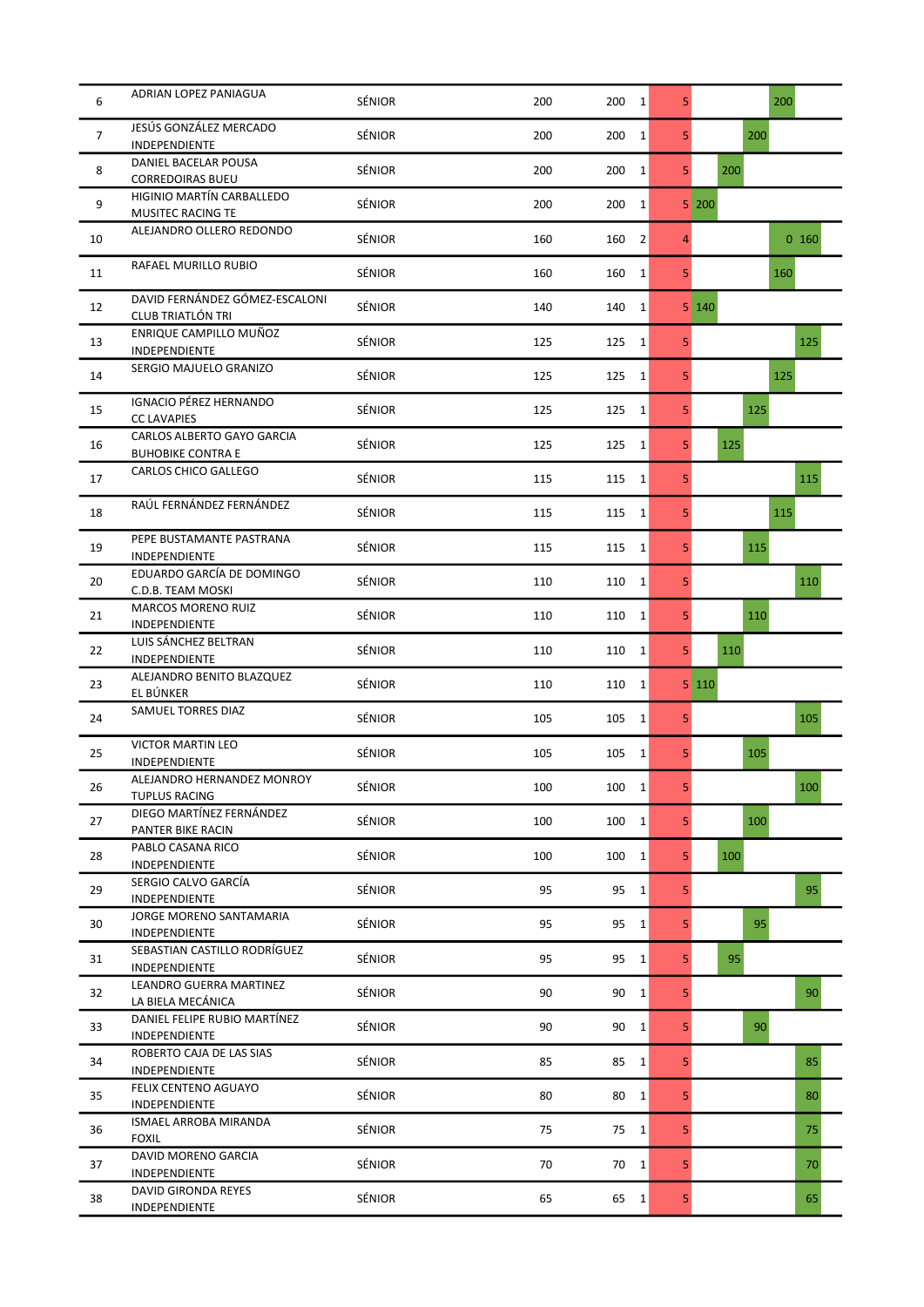| 39 | SERGIO PAREJO MARTINEZ                                       | <b>SÉNIOR</b> | 60 | 60<br>$\mathbf{1}$          | 5. |   | 60 |
|----|--------------------------------------------------------------|---------------|----|-----------------------------|----|---|----|
| 40 | <b>DAVID HUGUET</b><br><b>INDEPENDIENTE</b>                  | <b>SÉNIOR</b> | 55 | 55<br>$\mathbf{1}$          | 5. |   | 55 |
| 41 | <b>JOSE MANUEL HERNANDEZ MORALES</b><br><b>INDEPENDIENTE</b> | <b>SÉNIOR</b> | 50 | 50<br>$\mathbf{1}$          | 5. |   | 50 |
| 42 | JONATHAN BENITO GARCÍA                                       | <b>SÉNIOR</b> | 45 | 45<br>$\mathbf{1}$          | 5. |   | 45 |
| 43 | <b>MARIO GOMEZ PEREZ</b><br><b>INDEPENDIENTE</b>             | SÉNIOR        | 40 | 40<br>$\mathbf{1}$          | 5. |   | 40 |
| 44 | RUBEN CARMENA RAMIREZ                                        | <b>SÉNIOR</b> | 0  | $\mathbf 0$<br>$\mathbf{1}$ |    | C |    |
| 45 | <b>VICTOR REYES VALBUENA</b>                                 | <b>SÉNIOR</b> | 0  | 0<br>$\mathbf{1}$           | 5  | 0 |    |
| 46 | ALBERTO JIMÉNEZ CORTIJO                                      | <b>SÉNIOR</b> | 0  | 0<br>$\mathbf{1}$           | 5. | O |    |
| 47 | DANIEL MORENO DOBLADO                                        | SÉNIOR        | 0  | 0<br>$\mathbf{1}$           | 5. | 0 |    |
| 48 | <b>ISAAC BRAVO</b><br>INDEPENDIENTE                          | <b>SÉNIOR</b> | 0  | 0<br>$\mathbf{1}$           | 5. |   |    |

## Clasificación Categoría MÁSTER35

| Posición<br>Dorsal | <b>Nombre</b>                                              | Categoría | <b>SUMA</b><br><b>TOTAL DE</b><br><b>PUNTOS</b> | <b>Puntuación</b><br><b>Total</b> | ruebas                  | J <sup>o</sup> Prueba<br><b>Restante</b> | Robledo         | -a del Ma: | Navaluenga | La Mequeria     | Sevillanovense | Transcimas |  |
|--------------------|------------------------------------------------------------|-----------|-------------------------------------------------|-----------------------------------|-------------------------|------------------------------------------|-----------------|------------|------------|-----------------|----------------|------------|--|
| $\mathbf{1}$       | RUBÉN RAMOS FERNÁNDEZ<br><b>BUHOBIKE CC</b>                | MÁSTER35  | 800                                             | 800                               | 4                       |                                          |                 | 2 200 200  |            |                 | 200 200        |            |  |
| $\overline{2}$     | <b>ISMAEL MOLINA PEREZ</b><br><b>BUHOBIKE CONTRA E</b>     | MÁSTER35  | 480                                             | 480                               | 4                       |                                          |                 | 2 160 160  |            |                 | $0$ 160        |            |  |
| $\overline{3}$     | IGNACIO MARTÍNEZ SAYALERO<br><b>CAPSA VIDA</b>             | MÁSTER35  | 465                                             | 465                               | $\overline{4}$          | $\overline{2}$                           |                 |            |            | 105 140 105 115 |                |            |  |
| $\overline{4}$     | MAXIMO LUQUE CASTILLO<br><b>BUHOBIKE CONTRA E</b>          | MÁSTER35  | 465                                             | 465                               | $\overline{4}$          |                                          |                 | 2 110 125  |            |                 | 125 105        |            |  |
| 5                  | JONATHAN SANCHEZ CARDO<br>SPORTSDEALER RACI                | MÁSTER35  | 420                                             | 420                               | -5                      | $\mathbf{1}$                             |                 |            |            | 90 90 105 75 60 |                |            |  |
| 6                  | JUAN MANUEL RUIZ CIUDAD<br>INDEPENDIENTE                   | MÁSTER35  | 395                                             | 395                               | $\overline{4}$          | $\overline{2}$                           |                 | 95 100 110 |            |                 | 90             |            |  |
| $\overline{7}$     | <b>CARLOS GONZALEZ HERNANDEZ</b><br><b>MOSKITO BIKERS</b>  | MÁSTER35  | 345                                             | 345                               | $\overline{3}$          | 3 <sup>1</sup>                           |                 |            |            |                 | 125 110 110    |            |  |
| 8                  | <b>ISAAC VILAR GARCIA</b><br>INDEPENDIENTE                 | MÁSTER35  | 300                                             | 300                               | $\overline{2}$          | Δ                                        |                 |            |            | 160 140         |                |            |  |
| 9                  | RAFAEL MARTÍN SÁNCHEZ<br><b>CLUB MAMMOHT</b>               | MÁSTER35  | 285                                             | 285                               | $\overline{a}$          | 2 <sup>1</sup>                           |                 | 55         |            | 95 65 70        |                |            |  |
| 10                 | <b>BORJA MARTIN PRIETO</b><br><b>VELASCO RUNNING &amp;</b> | MÁSTER35  | 255                                             | 255 2                             |                         |                                          |                 | 4 115 140  |            |                 |                |            |  |
| 11                 | ELIAS LOPEZ SALAS                                          | MÁSTER35  | 215                                             | 215 2                             |                         |                                          |                 |            |            |                 | 115 100        |            |  |
| 12                 | ANDREU BERTOMEU PICÓ<br>ATHLETES ACADEMY                   | MÁSTER35  | 210                                             | 210 4                             |                         | 2 <sup>1</sup>                           |                 |            |            | 45 30 75 60     |                |            |  |
| 13                 | ABRAHAM LOPEZ JIMENEZ<br>ARGUSTEC-DESOKUPA                 | MÁSTER35  | 200                                             | 200 1                             |                         | 5 <sup>1</sup>                           |                 |            | 200        |                 |                |            |  |
| 14                 | ALBERTO RIVAS ALVAREZ<br>LA AVELLANA                       | MÁSTER35  | 195                                             | 195                               | 3                       | $\mathbf{3}$                             |                 | 75 30 90   |            |                 |                |            |  |
| 15                 | SANTIAGO GARCÍA MOLLO<br>INDEPENDIENTE                     | MÁSTER35  | 170                                             | 170                               | -5                      | 1 <sup>1</sup>                           | 30 <sup>°</sup> |            |            | 30 50 30        | $30^{\circ}$   |            |  |
| 16                 | JORGE DIAZ DEL CASTILLO                                    | MÁSTER35  | 160                                             | 160 1                             |                         | 5                                        |                 |            |            | 160             |                |            |  |
| 17                 | SANTIAGO ÁLVAREZ GONZÁLEZ<br>INDEPENDIENTE                 | MÁSTER35  | 160                                             | 160                               | $\overline{\mathbf{3}}$ | 3 <sup>1</sup>                           |                 | 30 60 70   |            |                 |                |            |  |
| 18                 | JORGE DIAZ DEL CASTILLO                                    | MÁSTER35  | 140                                             | 140 1                             |                         | 5.                                       |                 |            |            |                 | 140            |            |  |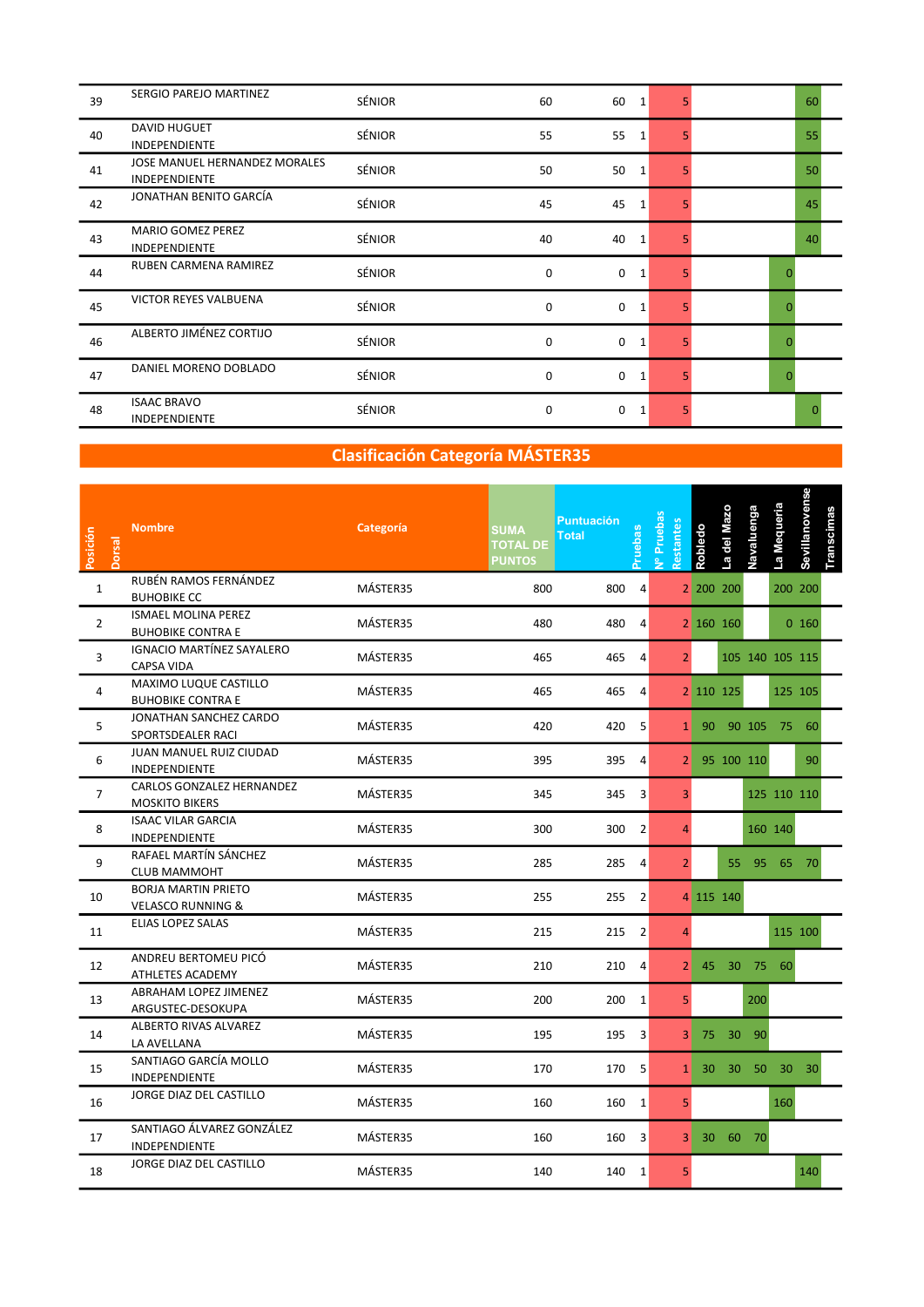| 19 | HECTOR ESCOBAR CANALES<br><b>VELASCO RUNNING &amp;</b> | MÁSTER35 | 140 | $140 \quad 1$                 |                | 5 140                                   |
|----|--------------------------------------------------------|----------|-----|-------------------------------|----------------|-----------------------------------------|
| 20 | JOSE MANUEL VILLAREJO MAROTO<br>SPORTSDEALER RACI      | MÁSTER35 | 125 | 125<br>$1\vert$               | 5              | 125                                     |
| 21 | VÍCTOR HERNÁNDEZ<br>MUSHING VALLADOLI                  | MÁSTER35 | 125 | 125<br>3                      |                | $3 \mid 125$<br>$\mathbf 0$<br>$\Omega$ |
| 22 | ARTURO MANCEBO PÉREZ<br>C. D MANCEBO                   | MÁSTER35 | 115 | 1 <br>115                     | 5 <sup>1</sup> | 115                                     |
| 23 | ANGEL SANZ GOMARIZ<br>INDEPENDIENTE                    | MÁSTER35 | 115 | 115<br>$1\vert$               | 5 <sup>1</sup> | 115                                     |
| 24 | MARCO GARCÍA MUÑOZ<br>MARKESS CALA BAND                | MÁSTER35 | 110 | 110<br>$1\vert$               | 5              | 110                                     |
| 25 | <b>FRANCISCO JAVIER REVUELTA</b><br>INDEPENDIENTE      | MÁSTER35 | 105 | 105<br>$\vert$ 2              | 4              | 55<br>50                                |
| 26 | <b>MARIO NIETO MORCILLO</b><br>INDEPENDIENTE           | MÁSTER35 | 105 | 105<br>$1\vert$               |                | 5 105                                   |
| 27 | RAUL SERRANO TORRES                                    | MÁSTER35 | 100 | 100<br>$1\vert$               | 5              | 100                                     |
| 28 | DIEGO DE SOUSA PEREZ<br>INDEPENDIENTE                  | MÁSTER35 | 100 | $1\vert$<br>100               | 5 <sup>1</sup> | 100                                     |
| 29 | <b>JAIME ARRANZ</b><br>INDEPENDIENTE                   | MÁSTER35 | 100 | 100<br>$1\vert$               |                | 5 100                                   |
| 30 | PEDRO ANTONIO GARCÍA HURTADO                           | MÁSTER35 | 95  | 95<br>$1\vert$                | 5              | 95                                      |
| 31 | JORGE HERNÁNDEZ GARCIA                                 | MÁSTER35 | 95  | 95<br>$1\vert$                | 5              | 95                                      |
| 32 | CÉSAR GONZÁLEZ GONZÁLEZ<br>ZERRO ZYCLING CC            | MÁSTER35 | 95  | 95<br>$1\vert$                | 5 <sup>1</sup> | 95                                      |
| 33 | JULIO CESAR UZCATEGUI PONCE                            | MÁSTER35 | 90  | 90<br>$\mathbf{1}$            | 5              | 90                                      |
| 34 | JOSE IGNACIO GUIO ANTOLIN<br>MTB MADRID RÍO            | MÁSTER35 | 90  | 90<br>$\overline{\mathbf{3}}$ | 3              | 60<br>30<br>$\mathbf{0}$                |
| 35 | EDUARDO MEDEIROS COELHO<br>INDEPENDIENTE               | MÁSTER35 | 85  | 85<br>$1\vert$                | 5              | 85                                      |
| 36 | SEBASTIAN MAJLUF                                       | MÁSTER35 | 85  | $1\vert$<br>85                | 5              | 85                                      |
| 37 | FRANCISCO JAVIER LLORENTE ZAMO<br>INDEPENDIENTE        | MÁSTER35 | 85  | 85<br>$1\vert$                | 5              | 85                                      |
| 38 | RAÚL MARTÍN DEL MORAL<br><b>CLUB MATAGRAMA</b>         | MÁSTER35 | 85  | 85<br>$1\vert$                | 5 <sup>1</sup> | 85                                      |
| 39 | DAVID GARCIA CATALA<br><b>INDEPENDIENTE</b>            | MASTER35 | 85  | 85<br> 1                      | 5              | 85                                      |
| 40 | ÓSCAR ORTIZ SAFON<br>ORTIZ TEAM                        | MÁSTER35 | 80  | 80<br>$1\vert$                | 5              | 80                                      |
| 41 | ROBERTO CRUZ GARCIA                                    | MÁSTER35 | 80  | 80<br>$1\vert$                | 5              | 80                                      |
| 42 | RODRIGO MARTÍN CHIRIVETE<br>INDEPENDIENTE              | MÁSTER35 | 80  | 80<br>$1\vert$                | 5              | 80                                      |
| 43 | MIGUEL ANGEL MARTIN MARTIN<br>INDEPENDIENTE            | MÁSTER35 | 80  | 80<br>$1\vert$                | 5 <sup>1</sup> | 80                                      |
| 44 | ESTEBAN CABRERA PEÑALVER<br>INDEPENDIENTE              | MÁSTER35 | 80  | 80<br>$1\vert$                | 5              | -80                                     |
| 45 | ALFONSO MORENO PÉREZ<br>INDEPENDIENTE                  | MÁSTER35 | 75  | 75<br>$1\vert$                | 5              | 75                                      |
| 46 | ERNESTO SANCHEZ ARCHIDONA<br>INDEPENDIENTE             | MÁSTER35 | 75  | 75<br>$1\vert$                | 5 <sup>1</sup> | 75                                      |
| 47 | RAUL GRIÑÁN<br>INDEPENDIENTE                           | MÁSTER35 | 70  | $70 \quad 2$                  | 4              | 30<br>40                                |
| 48 | ÁLVARO DE LAS PEÑAS                                    | MÁSTER35 | 70  | $70 \quad 1$                  | 5              | 70                                      |
| 49 | <b>CARLOS NIETO DE ARCOS</b><br>INDEPENDIENTE          | MÁSTER35 | 70  | $70 \quad 1$                  | 5 <sup>1</sup> | 70                                      |
| 50 | JESÚS GIMENO MORÁN<br>INDEPENDIENTE                    | MÁSTER35 | 70  | $70 \quad 1$                  | 5              | -70                                     |
| 51 | DAVID CORTÉS RODRÍGUEZ<br>JOM LAST MILE CYC            | MÁSTER35 | 65  | 65<br> 1                      | 5 <sub>l</sub> | 65                                      |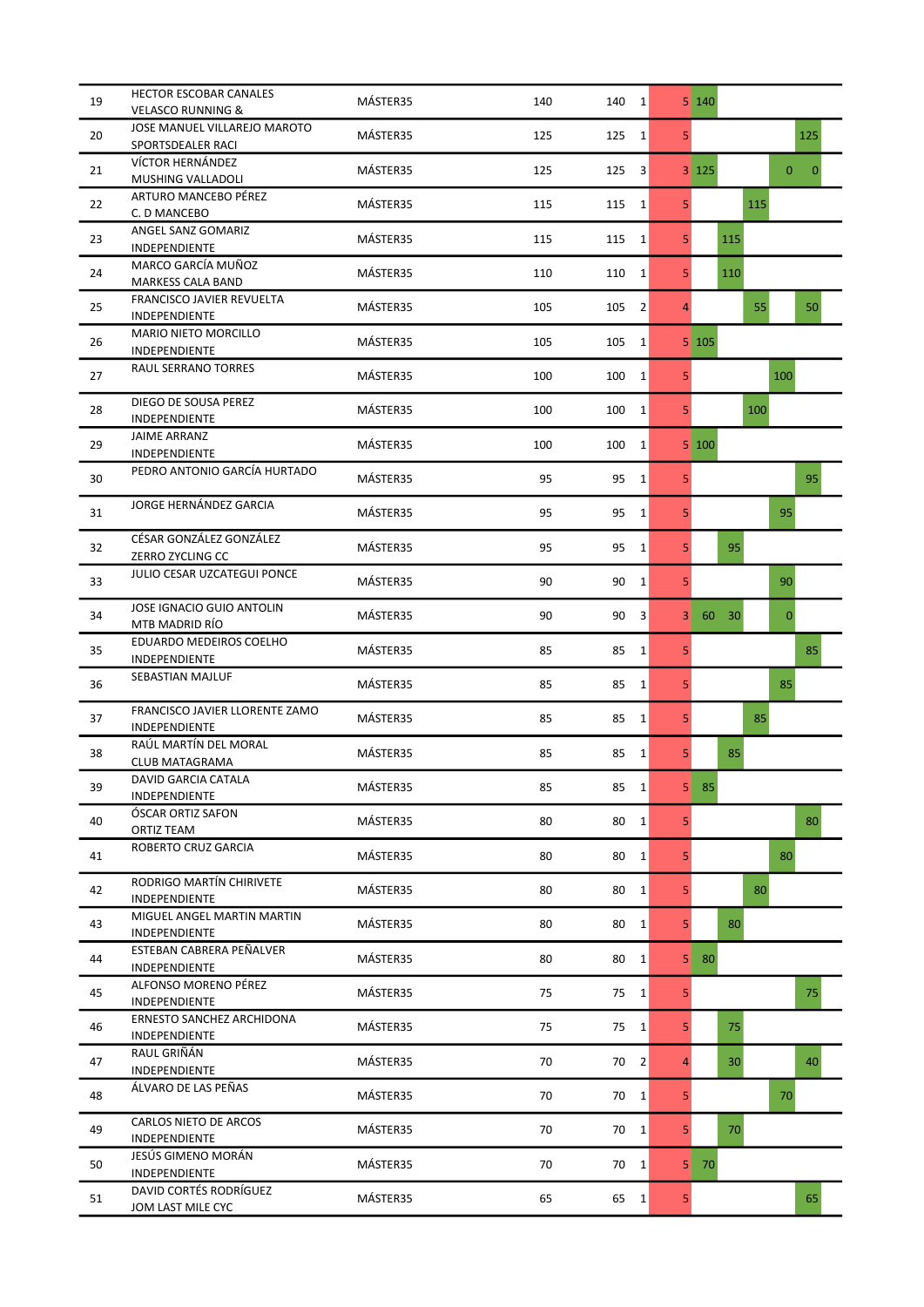| 52 | DAVID VEGA DE LA VIUDA<br>TRIATLÓN DUERO          | MÁSTER35 | 65 | $65 \quad 1$         | 5 <sup>1</sup> | 65                    |
|----|---------------------------------------------------|----------|----|----------------------|----------------|-----------------------|
| 53 | VICTOR CAYADO MARTÍNEZ<br>INDEPENDIENTE           | MÁSTER35 | 65 | 65<br>$\mathbf{1}$   | 5              | 65                    |
| 54 | JAVIER DÚCTOR JIMÉNEZ<br>C.D. VALDEBEBAS          | MÁSTER35 | 65 | 65<br>$\mathbf{1}$   | 5              | 65                    |
| 55 | JOSÉ MANUEL EUGENIO MARTÍNEZ<br>INDEPENDIENTE     | MÁSTER35 | 60 | $\overline{2}$<br>60 | 4              | 30<br>30 <sup>°</sup> |
| 56 | ALBERTO PARRAS MORENO<br>INDEPENDIENTE            | MÁSTER35 | 60 | 60<br>$\mathbf{1}$   | 5              | 60                    |
| 57 | JOSE LUIS RODRIGUEZ GOMEZ<br>INDEPENDIENTE        | MÁSTER35 | 60 | 60<br>2              | 4              | 30<br>30              |
| 58 | JAVIER GOMEZ-SERRANILLO POZA<br>INDEPENDIENTE     | MÁSTER35 | 60 | 60<br>$\vert$ 2      | 4              | 30<br>30              |
| 59 | ALBERTO FERNÁNDEZ LOPEZ<br>C.C. VILLAMANTA        | MÁSTER35 | 55 | 55<br>$\mathbf{1}$   | 5              | 55                    |
| 60 | ALFONSO ROSADO BERNÁRDEZ                          | MÁSTER35 | 55 | 55<br>$\mathbf{1}$   | 5              | 55                    |
| 61 | ROBERTO CELADA UTRERO<br>INDEPENDIENTE            | MÁSTER35 | 55 | 55<br>1              | 5              | 55                    |
| 62 | ROBERTO CALETRIO MATA                             | MÁSTER35 | 50 | 50<br>$\mathbf{1}$   | 5              | 50                    |
| 63 | <b>GREGORIO COBO RUZAFA</b><br><b>LIONS BIKE</b>  | MÁSTER35 | 50 | 50<br>$1\vert$       | 5              | 50                    |
| 64 | <b>GUSTAVO IGLESIAS EXPOSITO</b><br>CORONARIDERS  | MÁSTER35 | 50 | 50<br>$\mathbf{1}$   | 5              | 50                    |
| 65 | JORGE ARELLANO PULIDO<br>INDEPENDIENTE            | MÁSTER35 | 45 | 45<br>$1\vert$       | 5              | 45                    |
| 66 | FRANCISCO JOSE NOGALES LOPEZ                      | MÁSTER35 | 45 | 45<br>$\mathbf{1}$   | 5              | 45                    |
| 67 | JOSE ANTONIO IBAÑEZ JARILLO<br>ATRANCAOS FACTORY  | MÁSTER35 | 45 | 45<br>$\mathbf{1}$   | 5              | 45                    |
| 68 | VÍCTOR CUARENTAL BOLET                            | MÁSTER35 | 40 | 40<br>$1\vert$       | 5              | 40                    |
| 69 | DAVID PASCUAL JORRETO<br>INDEPENDIENTE            | MÁSTER35 | 40 | $\mathbf{1}$<br>40   | 5              | 40                    |
| 70 | <b>IGNACIO CACHARRON VADILLO</b><br>INDEPENDIENTE | MÁSTER35 | 40 | 40<br>$\mathbf{1}$   | 5              | 40                    |
| 71 | RODRIGO GARCÍA GONZÁLEZ                           | MÁSTER35 | 35 | 35<br> 1             | 5 <sup>1</sup> | 35                    |
| 72 | CARLOS ALVITE PAZ                                 | MASTER35 | 35 | 35<br>1              | 5              | 35                    |
| 73 | SERGIO MAGANTO ROMERA<br>INDEPENDIENTE            | MÁSTER35 | 35 | 35<br>$\mathbf{1}$   | 5              | 35                    |
| 74 | EDUARDO GARCÍA RETORTILLO<br>INDEPENDIENTE        | MÁSTER35 | 35 | 35<br>$1\vert$       | 5              | 35                    |
| 75 | DANIEL CALERO SANCHEZ<br>INDEPENDIENTE            | MÁSTER35 | 30 | 30<br>$\mathbf{1}$   | 5              | 30                    |
| 76 | RACHID EL JAZZAR MECHBAL<br>INDEPENDIENTE         | MÁSTER35 | 30 | $\mathbf{1}$<br>30   | 5              | 30                    |
| 77 | SENÉN FEITO FERNÁNDEZ<br>INDEPENDIENTE            | MÁSTER35 | 30 | 30<br>$\mathbf{1}$   | 5              | 30                    |
| 78 | JOSE LUIS ALVAREZ VILLARINO<br>INDEPENDIENTE      | MÁSTER35 | 30 | 30<br>$\mathbf{1}$   | 5              | 30                    |
| 79 | <b>MARIO ALBARRAN</b><br>INDEPENDIENTE            | MÁSTER35 | 30 | 30<br> 1             | 5              | 30                    |
| 80 | RICARDO BARTHEL<br>INDEPENDIENTE                  | MÁSTER35 | 30 | 30<br>$\mathbf{1}$   | 5              | 30                    |
| 81 | RUBEN DOMINGUEZ VALLADOLID                        | MÁSTER35 | 30 | 30<br>$\mathbf{1}$   | 5              | 30                    |
| 82 | ANDRÉS DOMINGO ESCUDERO<br>INDEPENDIENTE          | MÁSTER35 | 30 | 30<br>$1\vert$       | 5              | 30                    |
| 83 | RUBEN ALCALDE LÓPEZ                               | MÁSTER35 | 30 | 30<br>1              | 5              | 30                    |
| 84 | JOSÉ RAMÓN SANZ MARTIN                            | MÁSTER35 | 30 | 30<br>1              | 5              | 30                    |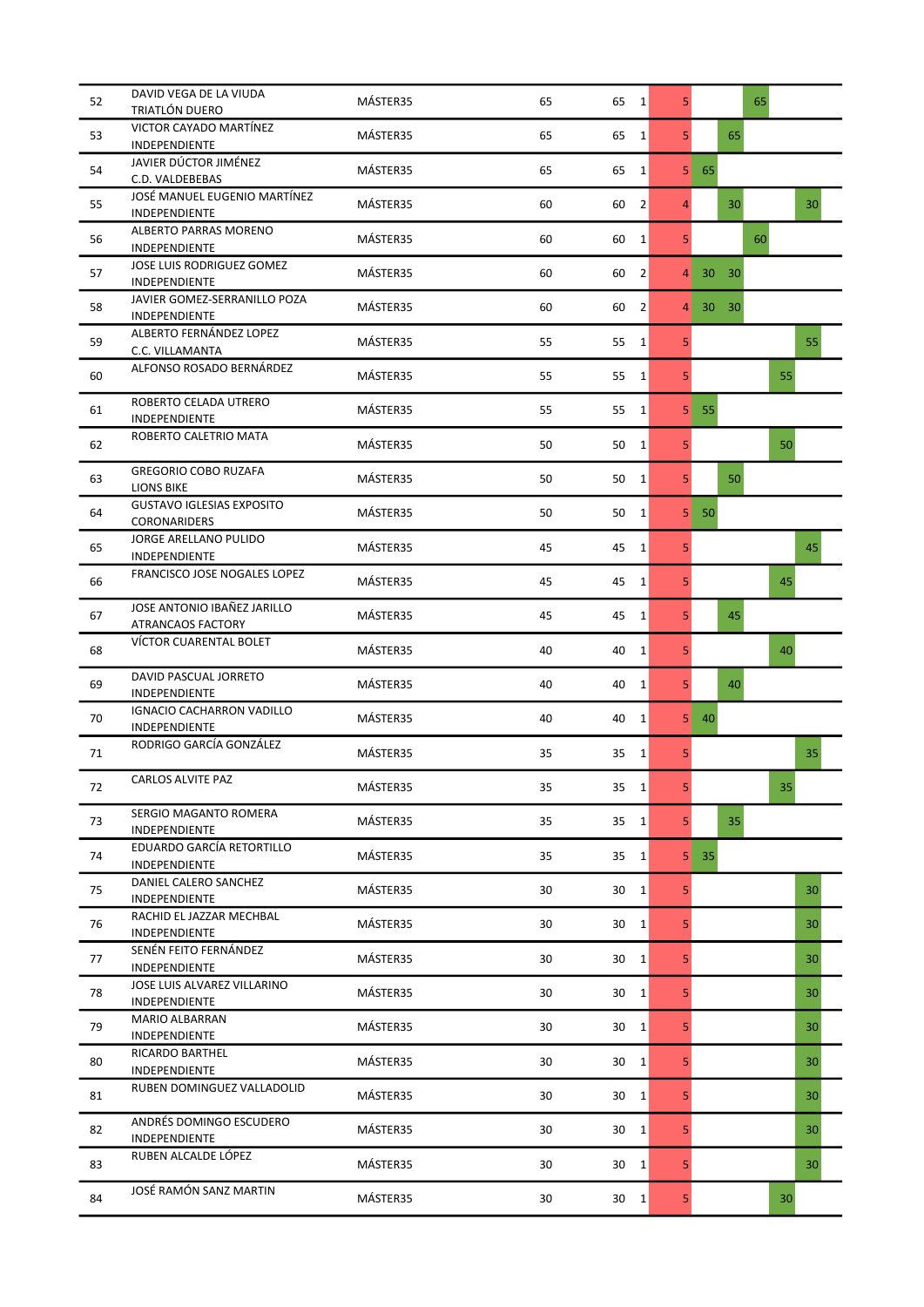| 85  | <b>MARCOS GARCIA ALONSO</b>                                       | MÁSTER35 | 30 | 30 1               | 5              |    | 30           |
|-----|-------------------------------------------------------------------|----------|----|--------------------|----------------|----|--------------|
| 86  | MANUEL VEGA HERNÁNDEZ                                             | MÁSTER35 | 30 | 30<br>1            | 5              |    | 30           |
| 87  | SAUL FERNANDEZ RODADO                                             | MÁSTER35 | 30 | 30<br>1            | 5              |    | 30           |
| 88  | ALBERTO RIVAS GONZALEZ<br><b>MARKESS CALA BAND</b>                | MÁSTER35 | 30 | 30<br>1            | 5 <sup>1</sup> | 30 |              |
| 89  | SERGIO LÓPEZ LARA<br>LARA TEAM                                    | MÁSTER35 | 30 | 30<br>$\mathbf{1}$ | 5 <sup>1</sup> | 30 |              |
| 90  | RUBÉN MARTÍN GALLEGO<br>BHS TEAM                                  | MÁSTER35 | 30 | 30<br>1            | 5 <sup>1</sup> | 30 |              |
| 91  | JESÚS GONZÁLEZ BLANCO<br>CC EL MOLAR TORRE                        | MÁSTER35 | 30 | 30<br>1            | 5              | 30 |              |
| 92  | HIXEM BARBERO HERNÁNDEZ<br>CC EL MOLAR TORRE                      | MÁSTER35 | 30 | 30<br>1            | 5              | 30 |              |
| 93  | JAIME PUELL GOMEZ DE SALAZAR<br>INDEPENDIENTE                     | MÁSTER35 | 30 | 30<br>1            | 5 <sup>1</sup> | 30 |              |
| 94  | JOSE MIGUEL MORENO SANTIDRIAN<br>SPORTSDEALER RACI                | MÁSTER35 | 30 | 30<br>1            | 5              | 30 |              |
| 95  | PEDRO GARCÍA PARAJE<br><b>INDEPENDIENTE</b>                       | MÁSTER35 | 30 | 30<br>1            | 5 <sup>1</sup> | 30 |              |
| 96  | ESTEBAN PÉREZ VEGA<br>INDEPENDIENTE                               | MÁSTER35 | 30 | 30<br>$\mathbf{1}$ | 5.             | 30 |              |
| 97  | EMILIO MANUEL GONZALEZ MUÑOZ<br>INDEPENDIENTE                     | MÁSTER35 | 30 | 30<br>1            | 5              | 30 |              |
| 98  | JOSE LUIS ALCOCER SANCHEZ<br>INDEPENDIENTE                        | MÁSTER35 | 30 | 30<br>1            | 5 <sup>1</sup> | 30 |              |
| 99  | SANTIAGO CRISTÓBAL LORENZO<br>INDEPENDIENTE                       | MÁSTER35 | 30 | 30<br>1            | 5              | 30 |              |
| 100 | CARLOS SERRANO RODRIGUEZ<br>INDEPENDIENTE                         | MÁSTER35 | 30 | 30<br>1            | 5.             | 30 |              |
| 101 | RICARDO MARTÍN MADRIDEJOS                                         | MÁSTER35 | 30 | 30<br>1            | 5 <sup>1</sup> | 30 |              |
| 102 | INDEPENDIENTE<br>ADRIÁN FERNÁNDEZ SEQUERA                         | MÁSTER35 | 30 | 30<br>1            | 5              |    | 30           |
| 103 | INDEPENDIENTE<br><b>ISMAEL GALAN LEAL</b><br><b>BICIBEBEDORES</b> | MÁSTER35 | 30 | 30<br>1            | 5              |    | 30           |
| 104 | JOSE GARCÍA SALADO                                                | MÁSTER35 | 30 | 30<br>1            | 5 <sup>1</sup> |    | 30           |
| 105 | INDEPENDIENTE<br><b>ANTONIO GUTIÉRREZ FERNANDEZ</b>               | MASTER35 | 30 | 30<br>$\mathbf{1}$ | 5 <sup>1</sup> |    | 30           |
| 106 | INDEPENDIENTE<br>ÁNGEL JOSÉ OTÓN DÍEZ                             | MÁSTER35 | 30 | 30<br>1            | 5 <sup>1</sup> |    | 30           |
| 107 | CANAL DE ISABEL I<br>VICTOR MANUEL PELECHANO GONZAL               | MÁSTER35 | 30 | 30<br>$\vert$ 1    | 5 <sup>1</sup> |    | 30           |
| 108 | INDEPENDIENTE<br>RAMON PEREZ BACHILLER                            | MÁSTER35 | 30 | 30<br>1            | 5              |    | 30           |
| 109 | RAUL PORRAS DEL CORTE                                             | MÁSTER35 | 30 | 30<br>1            | 5              |    | 30           |
| 110 | INDEPENDIENTE<br>ROBERTO POZO GARCIA                              | MÁSTER35 | 30 | 30 1               | 5              |    | 30           |
| 111 | INDEPENDIENTE<br>SERGIO RODRÍGUEZ GUZMÁN                          | MÁSTER35 | 30 | 30<br>$\mathbf{1}$ | 5 <sup>1</sup> |    | 30           |
| 112 | INDEPENDIENTE<br>DIEGO SOTO RODESNILLO                            | MÁSTER35 | 30 | 30<br>1            | 5 <sup>1</sup> |    | 30           |
| 113 | INDEPENDIENTE<br><b>JONATHAN TORRES</b>                           | MÁSTER35 | 30 | 30 1               | 5              |    | 30           |
| 114 | INDEPENDIENTE<br>PEDRO TRIVIÑO MENÉNDEZ                           | MÁSTER35 | 0  | 0<br>$\vert$ 1     | 5 <sup>1</sup> |    | $\mathbf{0}$ |
| 115 | RAUL RIESCO CORDERO                                               | MÁSTER35 | 0  | 0 <sub>1</sub>     | 5 <sup>1</sup> |    | 0            |
| 116 | ANTONIO GALEANO ISLA                                              | MÁSTER35 | 0  | $0\quad 1$         | 5              |    | 0            |
| 117 | SERAFIN HERRERA MARTIN                                            | MÁSTER35 | 0  | $0 \quad 1$        | 5              |    | $\mathbf{0}$ |
|     |                                                                   |          |    |                    |                |    |              |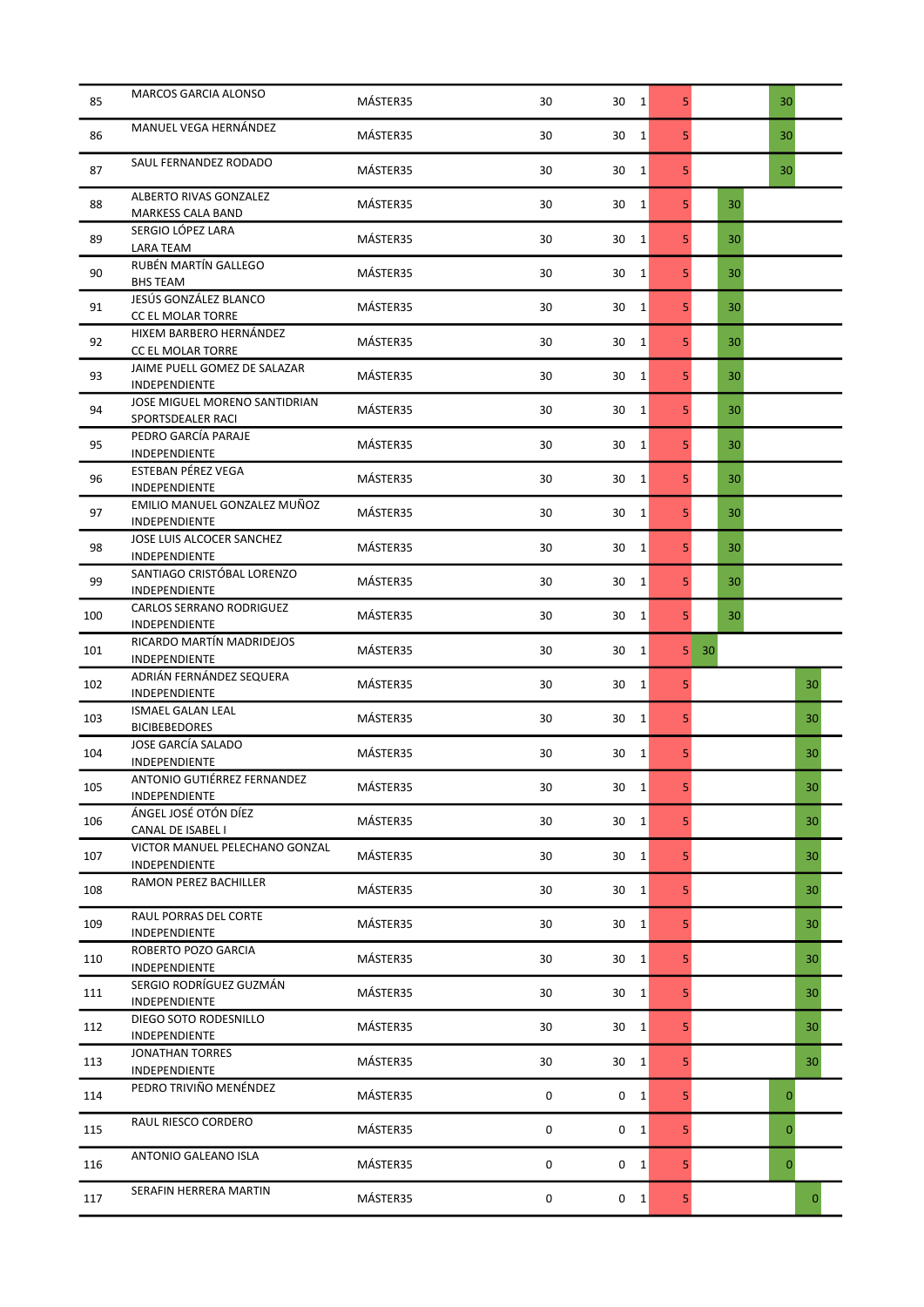| 118 | `VAZQUEz<br>' VALLE<br>ALBERTU 1   | IVIA.     |  |  |  |  |
|-----|------------------------------------|-----------|--|--|--|--|
|     | <b>DEALER RAC</b><br><b>SPORTS</b> | $"$ NEK5. |  |  |  |  |

### Clasificación Categoría MÁSTER45

| Posición<br><b>Dorsal</b> | <b>Nombre</b>                                         | Categoría | <b>SUMA</b><br><b>TOTAL DE</b><br><b>PUNTOS</b> | <b>Puntuación</b><br><b>Total</b> | ruebas         | Vº Prueba<br>stantes | Robledo | del Mazo<br>ما | Navaluenga | La Mequeria           | Sevillanovense<br>Transcimas |  |
|---------------------------|-------------------------------------------------------|-----------|-------------------------------------------------|-----------------------------------|----------------|----------------------|---------|----------------|------------|-----------------------|------------------------------|--|
| $\mathbf{1}$              | JOSÉ MIGUEL GONZÁLEZ DÍAZ DE T<br>INDEPENDIENTE       | MÁSTER45  | 855                                             | 855                               | 5              |                      |         |                |            | 1 200 115 140 200 200 |                              |  |
| $\overline{2}$            | ANDRE JARAMILLO C<br><b>MYBIKE MOBILE</b>             | MÁSTER45  | 520                                             | 520 3                             |                | 3                    |         |                |            | 200 160 160           |                              |  |
| 3                         | JOSE RAMON TOLEDO LOPEZ<br><b>TRIBOOST</b>            | MÁSTER45  | 380                                             | 380                               | 4              |                      |         |                |            | 2 90 95 90 105        |                              |  |
| 4                         | <b>RUBEN REYERO MORON</b><br><b>BUHOBIKE CONTRA E</b> | MÁSTER45  | 360                                             | 360                               | 4              | 2 <sup>1</sup>       |         |                |            | 30 105 110 115        |                              |  |
| 5                         | SERGIO GOMEZ SANCHEZ<br>PANTER BIKE RACIN             | MÁSTER45  | 335                                             | 335                               | 4              |                      |         |                |            | 2 105 70 70 90        |                              |  |
| 6                         | <b>JUAN RUIZ GARCIA</b><br>INDEPENDIENTE              | MÁSTER45  | 325                                             | 325 3                             |                |                      |         | 3 125 100 100  |            |                       |                              |  |
| $\overline{7}$            | TOMAS CARDEÑA<br>INDEPENDIENTE                        | MÁSTER45  | 320                                             | 320                               | $\overline{4}$ |                      |         | 2 85 75 160    |            | 0                     |                              |  |
| 8                         | JUAN FRANCISCO SEGURA ALBALADE<br>INDEPENDIENTE       | MÁSTER45  | 300                                             | 300                               | 4              |                      |         | 2 140 80 80    |            | 0                     |                              |  |
| 9                         | ANTONIO ANDRÉS REDONDO ESTAIRE<br>INDEPENDIENTE       | MÁSTER45  | 215                                             | $215 - 3$                         |                | 3 <sup>1</sup>       |         |                |            | 65 65 85              |                              |  |
| 10                        | JUAN MANUEL CEBRIAN LÓPEZ<br>LIONS BIKE               | MÁSTER45  | 200                                             | 200 1                             |                | 5 <sup>1</sup>       |         | 200            |            |                       |                              |  |
| 11                        | VICTOR DAVID RODRIGUEZ GIMENO<br>INDEPENDIENTE        | MÁSTER45  | 180                                             | 180                               | $\overline{2}$ |                      |         | 85             |            |                       | 95                           |  |
| 12                        | FRANCISCO OLIVEIRA ESCOBAR<br>INDEPENDIENTE           | MÁSTER45  | 170                                             | 170                               | $\overline{2}$ | 4                    |         | 60             |            |                       | <b>110</b>                   |  |
| 13                        | <b>FERNANDO FRUTOS</b><br>INDEPENDIENTE               | MÁSTER45  | 160                                             | 160                               | 1              | 5 <sup>1</sup>       |         | 160            |            |                       |                              |  |
| 14                        | <b>RUBEN REYERO</b><br>INDEPENDIENTE                  | MÁSTER45  | 160                                             | 160 1                             |                |                      | 5 160   |                |            |                       |                              |  |
| 15                        | REGINO VELASCO GIL                                    | MÁSTER45  | 155                                             | 155 2                             |                |                      |         |                |            |                       | 75 80                        |  |
| 16                        | IGNACIO GONZALEZ SANCHEZ<br>SPORTPLA                  | MÁSTER45  | 140                                             | 140 1                             |                | 5 <sup>1</sup>       |         |                |            |                       | 140                          |  |
| 17                        | JORGE CALVO FERNÁNDEZ                                 | MÁSTER45  | 140                                             | 140                               | 1              | 5 <sup>1</sup>       |         |                |            | 140                   |                              |  |
| 18                        | ALFONSO MÉNDEZ-VILLAMIL GARCÍA<br>C.D. VALDEBEBAS     | MÁSTER45  | 140                                             | 140 1                             |                | 5.                   |         | 140            |            |                       |                              |  |
| 19                        | <b>VALER TURDEAN</b>                                  | MÁSTER45  | 125                                             | 125 1                             |                | 5 <sub>1</sub>       |         |                |            |                       | 125                          |  |
| 20                        | JAVIER VARAS MORÁN                                    | MÁSTER45  | 125                                             | 125 1                             |                | 5 <sup>1</sup>       |         |                |            | 125                   |                              |  |
| 21                        | VICENTE ESPINOSA HERNAN<br><b>BIKERY CDE</b>          | MÁSTER45  | 125                                             | 125 1                             |                | 5                    |         |                | 125        |                       |                              |  |
| 22                        | JAVIER HERNANDO JIMENO<br><b>MSRT</b>                 | MÁSTER45  | 125                                             | 125 1                             |                | 5 <sub>1</sub>       |         | 125            |            |                       |                              |  |
| 23                        | VÍCTOR J RODRÍGUEZ MARTÍNEZ                           | MÁSTER45  | 115                                             | 115 1                             |                | 5 <sup>1</sup>       |         |                |            | 115                   |                              |  |
| 24                        | JAVIER CORRALEJO GRANDE<br>INDEPENDIENTE              | MÁSTER45  | 115                                             | 115 1                             |                | 5 <sup>1</sup>       |         |                | 115        |                       |                              |  |
| 25                        | JULIO AGREDANO LOZANO<br>FRENO AL ICTUS               | MÁSTER45  | 115                                             | 115 1                             |                |                      | 5 115   |                |            |                       |                              |  |
| 26                        | ANGEL LOZANO SANCHEZ<br><b>MOSKITO BIKERS</b>         | MÁSTER45  | 110                                             | 110 1                             |                | 5 <sup>1</sup>       |         |                | 110        |                       |                              |  |
| 27                        | JOAQUÍN GARCÍA-BOUZA GARCÍA<br>INDEPENDIENTE          | MÁSTER45  | 110                                             | 110 1                             |                | 5 <sup>1</sup>       |         | 110            |            |                       |                              |  |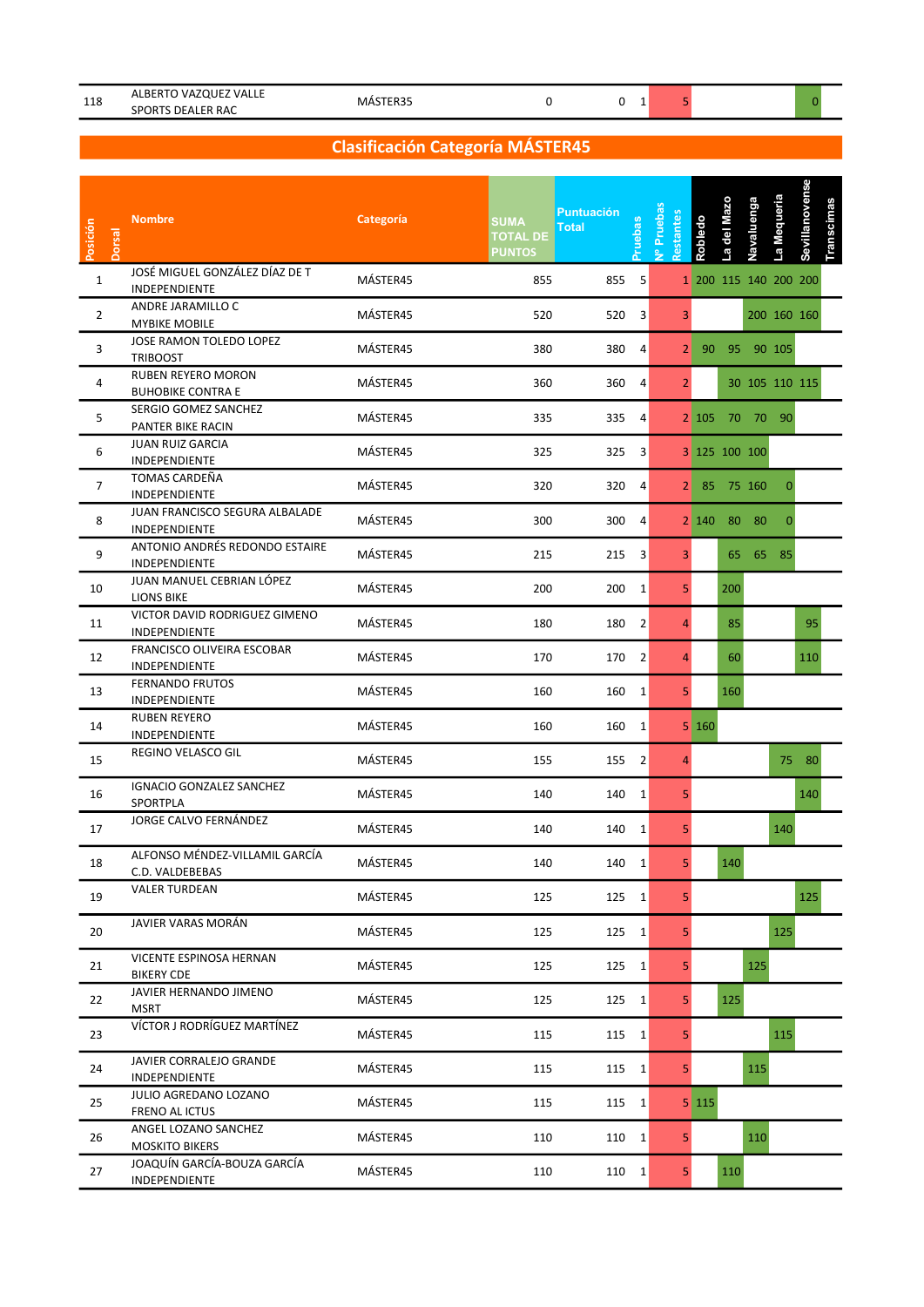| 28 | <b>ABEL RODRIGUEZ</b><br><b>FRENO AL ICTUS</b>           | MÁSTER45 | 110 | 110 1                | 5 110                                |
|----|----------------------------------------------------------|----------|-----|----------------------|--------------------------------------|
| 29 | IVAN GRANADOS CABAÑAS<br>JOM LAST MILE CYC               | MÁSTER45 | 105 | 105<br>1             | 105<br>5 <sup>1</sup>                |
| 30 | ANTONIO FERNANDEZ - AVILES JOR<br><b>CC ESCURIALENSE</b> | MÁSTER45 | 105 | 105<br>1             | 5<br>105                             |
| 31 | OSCAR SEGURA DE LA FUENTE<br>TR3CEBIKE                   | MÁSTER45 | 100 | 100<br>1             | 5<br>100                             |
| 32 | JUAN JOSÉ SANABRIA DONOSO                                | MÁSTER45 | 100 | 100<br>1             | 5 <sup>1</sup><br>100                |
| 33 | JOSE MANUEL PEREZ BAJO<br><b>BELLOFONTE MTB</b>          | MÁSTER45 | 100 | 100<br>$\mathbf{1}$  | 5 100                                |
| 34 | PEDRO PABLO REINOSO BENITO                               | MÁSTER45 | 95  | 95<br>1              | 95<br>5                              |
| 35 | FRANCISCO JOSE MARCELO ARCE<br>INDEPENDIENTE             | MÁSTER45 | 95  | 95<br>1              | 5 <sup>1</sup><br>95                 |
| 36 | PEDRO IGNACIO MARTÍN GONZÁLEZ<br>INDEPENDIENTE           | MÁSTER45 | 95  | 95<br>1              | 5<br>95                              |
| 37 | ENRIQUE ESTEBANEZ OSORIO<br><b>UVES BIKES</b>            | MÁSTER45 | 90  | 90<br>1              | 5<br>90                              |
| 38 | RUBÉN ROMERO BOUSOÑO<br><b>BUHOBIKE CONTRA E</b>         | MÁSTER45 | 90  | 90<br>1              | 5 <sup>1</sup><br>90                 |
| 39 | IGNACIO BARRAGÁN MANSO<br>INDEPENDIENTE                  | MÁSTER45 | 85  | 85<br>1              | 5<br>85                              |
| 40 | MIGUEL ANGEL TAMBURINO MORCILL<br>INDEPENDIENTE          | MÁSTER45 | 85  | 85<br>$\mathbf{1}$   | 5<br>85                              |
| 41 | ANTONIO TESTÓN RODERO                                    | MÁSTER45 | 80  | 80<br>$\overline{2}$ | $\overline{4}$<br>80<br>$\mathbf{0}$ |
| 42 | SAMY BELAKARIA GALVAN<br>INDEPENDIENTE                   | MÁSTER45 | 80  | 80<br>$\mathbf{1}$   | 5<br>80                              |
| 43 | <b>VICTOR GRANDE SANZ</b><br>INDEPENDIENTE               | MÁSTER45 | 75  | 75<br>$\mathbf{1}$   | 5<br>75                              |
| 44 | ANTONIO SÁNCHEZ FERNÁNDEZ<br>C.D.FRANCISCO MAN           | MÁSTER45 | 75  | 75<br>1              | 5 <sup>1</sup><br>75                 |
| 45 | ROBERTO ALVAREZ DÍAZ<br>INDEPENDIENTE                    | MÁSTER45 | 75  | 75<br>1              | 5<br>75                              |
| 46 | CESAR PANIZO DEL AGUILA<br>INDEPENDIENTE                 | MÁSTER45 | 70  | 70<br>1'             | 5<br>70                              |
| 47 | JOSE JAVIER LLOMPART MUÑOZ<br>INDEPENDIENTE              | MÁSTER45 | 65  | 65<br>1              | 5 <sup>1</sup><br>65                 |
| 48 | NOÉ ALEGRIA DEL MAZO<br>INDEPENDIENTE                    | MÁSTER45 | 60  | 60<br>1              | 5 <sup>1</sup><br>60                 |
| 49 | PEDRO SÁNCHEZ HERNÁNDEZ<br>INDEPENDIENTE                 | MÁSTER45 | 60  | 60<br>1              | 5 <sup>1</sup><br>60                 |
| 50 | RAUL PEREZ<br>INDEPENDIENTE                              | MÁSTER45 | 55  | 55 1                 | 55<br>5                              |
| 51 | DANIEL PEREA DIEZ<br><b>CLUB MAMMOTH</b>                 | MÁSTER45 | 55  | 55<br>$\overline{1}$ | 55<br>5 <sup>1</sup>                 |
| 52 | <b>IGNACIO BORREGO FERNANDEZ</b><br>INDEPENDIENTE        | MÁSTER45 | 55  | 55<br>1              | 55<br>5 <sup>1</sup>                 |
| 53 | CARLOS FERNÁNDEZ BLÁZQUEZ                                | MÁSTER45 | 50  | 50<br>1              | 5<br>50                              |
| 54 | <b>GORDON SMITH</b><br>PANCETAS BIKERS                   | MÁSTER45 | 50  | 50<br>1              | 5 <sup>1</sup><br>50                 |
| 55 | <b>JAVIER VARA</b><br>MTB SLN                            | MÁSTER45 | 45  | 45<br>$\mathbf{1}$   | 5 <sup>1</sup><br>45                 |
| 56 | JAVIER GARCÍA NIETO<br>SPORTSDEALER RACI                 | MÁSTER45 | 45  | 45<br>$\mathbf{1}$   | 45<br>5                              |
| 57 | ANTONIO VARGAS SEGUIDO<br>PEÑA CICLISTA SEV              | MÁSTER45 | 40  | 40<br>$\mathbf{1}$   | 5 <sup>1</sup><br>40                 |
| 58 | MIGUEL ANGEL BARBA RODRÍGUEZ<br>INDEPENDIENTE            | MÁSTER45 | 40  | 40<br>$\mathbf{1}$   | 5<br>40                              |
| 59 | CARLOS ALMARZA PEDRAZUELA<br>INDEPENDIENTE               | MÁSTER45 | 35  | 35 1                 | 5<br>35                              |
| 60 | JOSE MARIA HERRANZ MOLINA<br>INDEPENDIENTE               | MÁSTER45 | 35  | 35<br>$\vert$ 1      | 5 <sub>l</sub><br>35                 |
|    |                                                          |          |     |                      |                                      |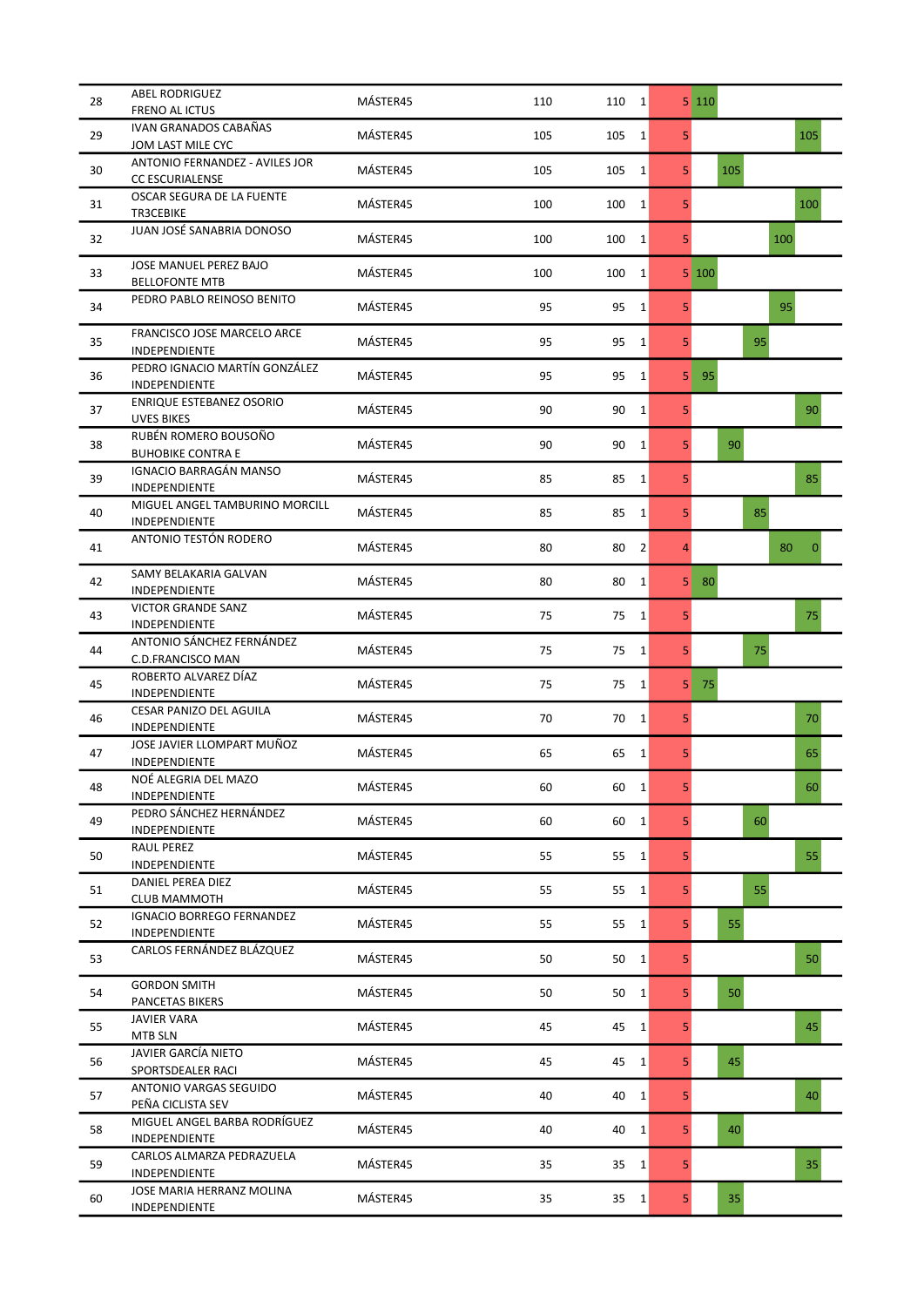| 61 | LUIS PAREDES PÉREZ                          | MÁSTER45 | 30          | 30<br>$\vert$ 1    | 5              |    | 30           |
|----|---------------------------------------------|----------|-------------|--------------------|----------------|----|--------------|
|    | <b>INDEPENDIENTE</b>                        |          |             |                    |                |    |              |
| 62 | SERGIO GARCIA SALADO                        | MÁSTER45 | 30          | $1\vert$<br>30     | 5              |    | 30           |
|    |                                             |          |             |                    |                |    |              |
| 63 | MIGUEL ANGEL APARICIO SOCAS                 | MÁSTER45 | 30          | 30<br>1            | 5              |    | 30           |
|    | INDEPENDIENTE                               |          |             |                    |                |    |              |
| 64 | ISRAEL VILLAFRANCA DÍAZ                     | MÁSTER45 | 30          | $\mathbf{1}$<br>30 | 5              |    | 30           |
|    | INDEPENDIENTE                               |          |             |                    |                |    |              |
| 65 | <b>JAVIER BRUGADA</b>                       | MÁSTER45 | 30          | 30<br>$\mathbf{1}$ | 5              |    | 30           |
|    |                                             |          |             |                    |                |    |              |
| 66 | ANGEL SOLANO PEREZ<br><b>INDEPENDIENTE</b>  | MÁSTER45 | 30          | 30<br>$1\vert$     | 5              |    | 30           |
|    |                                             |          |             |                    |                |    |              |
| 67 | JUAN JOSE MARTÍN SIMÓ                       | MÁSTER45 | 30          | 30<br>1            | 5              |    | 30           |
|    | <b>INDEPENDIENTE</b>                        |          |             |                    |                |    |              |
| 68 | FRANCISCO JAVIER GÓMEZ PÉREZ                | MÁSTER45 | 30          | 30<br>$\mathbf{1}$ | 5              |    | 30           |
|    | CANAL DE ISABEL I                           |          |             |                    |                |    |              |
| 69 | OSCAR MONTERRUBIO BALLESTEROS               | MÁSTER45 | 30          | 30<br>$1\vert$     | 5              | 30 |              |
|    | INDEPENDIENTE                               |          |             |                    |                |    |              |
| 70 | FRANCISCO MANUEL MARTÍN RÍO                 | MÁSTER45 | 30          | 30<br>$\mathbf{1}$ | 5              | 30 |              |
|    | LOS MTB 83<br><b>CARLOS PEREZ DE FELIPE</b> |          |             |                    |                |    |              |
| 71 | AVENTURA-T                                  | MÁSTER45 | 30          | 30<br>$1\vert$     | 5 <sup>1</sup> | 30 |              |
|    | <b>JOSE MIGUEL ALONSO LUCAS</b>             |          |             |                    |                |    |              |
| 72 | INDEPENDIENTE                               | MÁSTER45 | 30          | $\mathbf{1}$<br>30 | 5              | 30 |              |
|    | MIGUEL ANGEL DE LA RUBIA                    |          |             |                    |                |    |              |
| 73 | <b>UVES BIKES</b>                           | MÁSTER45 | 30          | 30<br>$\mathbf{1}$ | 5.             | 30 |              |
|    | JOSE JAVIER RIVERA MORENO                   |          |             |                    |                |    |              |
| 74 | INDEPENDIENTE                               | MÁSTER45 | 30          | 30<br>$1\vert$     | 5 <sup>1</sup> | 30 |              |
|    | ANGEL LUIS GONZÁLEZ LOPEZ                   |          |             |                    |                |    |              |
| 75 | INDEPENDIENTE                               | MÁSTER45 | 30          | 30<br>$\mathbf{1}$ | 5              | 30 |              |
|    | JOSE ALBERTO AMADOR LOPRZ                   |          |             |                    |                |    |              |
| 76 | INDEPENDIENTE                               | MÁSTER45 | 30          | 30<br>$\mathbf{1}$ | 5              | 30 |              |
|    | FERNANDO SERRANO RODRÍGUEZ                  |          |             |                    |                |    |              |
| 77 | INDEPENDIENTE                               | MÁSTER45 | 30          | 30<br>$1\vert$     | 5 <sup>1</sup> | 30 |              |
|    | LUIS ESGUEVA PEREZ                          |          |             |                    |                |    |              |
| 78 | INDEPENDIENTE                               | MÁSTER45 | 30          | $\mathbf{1}$<br>30 | 5              | 30 |              |
|    | MIGUEL MOXO TOLEDO                          |          |             |                    |                |    |              |
| 79 | INDEPENDIENTE                               | MÁSTER45 | 30          | 30<br>$\mathbf{1}$ | 5              | 30 |              |
|    | <b>CARLOS RUIZ RUBIO</b>                    |          |             |                    |                |    |              |
| 80 |                                             | MÁSTER45 | 0           | 0<br>$\vert$ 1     | 5 <sup>1</sup> |    | $\mathbf{0}$ |
|    | VICTOR MANUEL BERMUDEZ PARRA                |          |             |                    |                |    |              |
| 81 | INDEPENDIENTE                               | MÁSTER45 | 0           | $0 \quad 1$        | 5 <sub>l</sub> |    | $\mathbf{0}$ |
|    | FRANCISCO JAVIER PÉREZ MARCO                |          |             |                    |                |    |              |
| 82 | <b>TRIATLON PHOENIX</b>                     | MÁSTER45 | $\mathsf 0$ | $0 \quad 1$        | 5 <sup>1</sup> |    | $\mathbf{0}$ |
|    | PABLO RAMOS ATOCHE                          |          |             |                    |                |    |              |
| 83 | MTB PARACUELLOS                             | MÁSTER45 | $\pmb{0}$   | $0 \quad 1$        | 5              |    | $\mathbf{0}$ |
| 84 | VICENTE JAVIER SAIZ MARCO                   | MÁSTER45 |             |                    |                |    |              |
|    |                                             |          | $\pmb{0}$   | $0 \quad 1$        | 5 <sub>l</sub> |    | $\mathbf{0}$ |

## Clasificación Categoría MÁSTER55

| Posición<br>orsal | <b>Nombre</b>                                             | Categoría | <b>SUMA</b><br><b>TOTAL DE</b><br><b>PUNTOS</b> | Puntuación<br><b>Total</b> | eba            | <b>S</b><br>$\overline{\mathbf{a}}$ |                       | ga<br>₽ | æ | ஃ   |
|-------------------|-----------------------------------------------------------|-----------|-------------------------------------------------|----------------------------|----------------|-------------------------------------|-----------------------|---------|---|-----|
|                   | EDUARDO TERLEIRA GONZÁLEZ<br><b>INDEPENDIENTE</b>         | MÁSTER55  | 1000                                            | $1000 - 5$                 |                |                                     | 1 200 200 200 200 200 |         |   |     |
|                   | <b>CARLOS ARIAS RODRIGUEZ</b><br><b>BIKE STUDIO MADRI</b> | MÁSTER55  | 800                                             | 800                        | - 5            |                                     | 1 160 160 160 160 160 |         |   |     |
|                   | JOSE IGNACIO MORENO NOVELLA<br><b>INDEPENDIENTE</b>       | MÁSTER55  | 650                                             | 650                        | -5             |                                     | 1 140 140 140 115 115 |         |   |     |
| 4                 | FRANCISCO LOPEZ BARRIO<br><b>KBIKE SPECIALIZED</b>        | MÁSTER55  | 265                                             | 265                        | $\overline{2}$ |                                     |                       | 125     |   | 140 |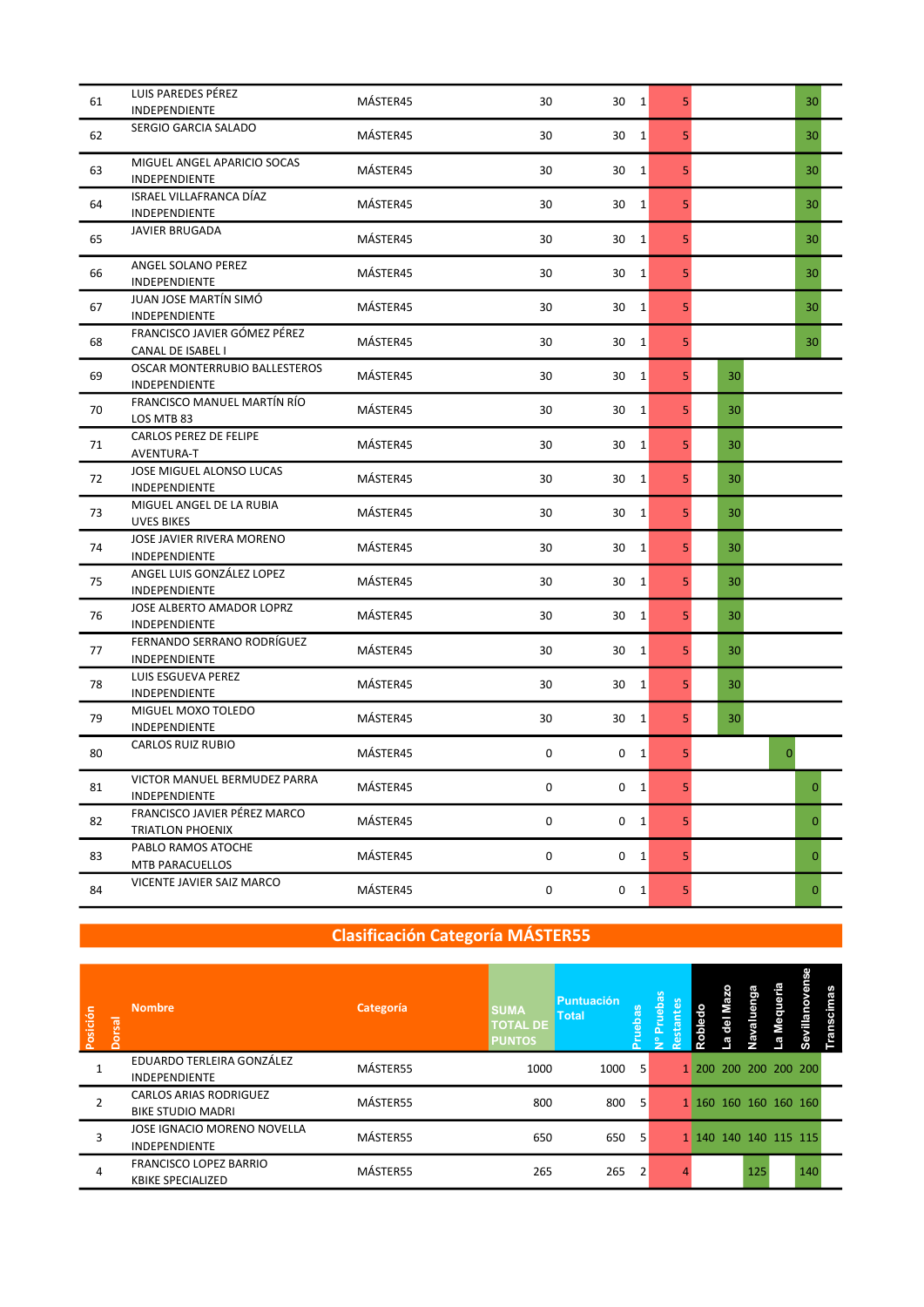| 5              | JUAN SANCHEZ GARCÍA                                    | MÁSTER55 | 235      | 235<br>$\vert$ 2      |                | 110 125  |
|----------------|--------------------------------------------------------|----------|----------|-----------------------|----------------|----------|
| 6              | LUIS CARLOS ALCOBA GONZÁLEZ                            | MÁSTER55 | 235      | 235<br>$\overline{2}$ |                | 125 110  |
| $\overline{7}$ | <b>GUSTAVO JOSE NEFA GAILLEZ</b>                       | MÁSTER55 | 140      | 140<br>1              | 5.             | 140      |
| 8              | JUAN MIGUEL BALLESTEROS GUTIÉR<br><b>INDEPENDIENTE</b> | MÁSTER55 | 125      | 125<br>1              | 5 <sup>1</sup> | 125      |
| 9              | JOSÉ LUIS SÁNCHEZ DÍAZ<br><b>INDEPENDIENTE</b>         | MÁSTER55 | 125      | 125<br>$\mathbf{1}$   |                | 5 125    |
| 10             | ALEJANDRO ORIA CÁCERES                                 | MÁSTER55 | 105      | 105<br>1              | 5.             | 105      |
| 11             | <b>MARC TRISTANT</b>                                   | MÁSTER55 | 105      | 105<br>1              | 5.             | 105      |
| 12             | MIGUEL VAQUERO GOMEZ<br><b>INDEPENDIENTE</b>           | MÁSTER55 | 100      | 100<br>1              | 5.             | 100      |
| 13             | <b>MANUEL GALAN GUERRERO</b><br><b>INDEPENDIENTE</b>   | MÁSTER55 | 95       | 95<br>1               | 5.             | 95       |
| 14             | ANTONIO BLANCO YÁÑEZ                                   | MÁSTER55 | $\Omega$ | $\mathbf 0$<br>1      | 5.             | $\Omega$ |
| 15             | JOSE ANTONIO DIAZ VARGAS<br><b>INDEPENDIENTE</b>       | MÁSTER55 | 0        | 0<br>1                | 5.             | 0        |
| 16             | ALBERTO GIRONDA LANERO                                 | MÁSTER55 | 0        | $\mathbf 0$<br>1      | 5.             | $\Omega$ |
| 17             | CARLOS MARTÍN FERNÁNDEZ<br><b>AGRUPACION DEPORT</b>    | MÁSTER55 | 0        | 0<br>1                | 5.             | n        |

# Clasificación Categoría E-BIKE

| Posición<br><b>Dorsal</b> | <b>Nombre</b>                                     | <b>Categoría</b> | <b>SUMA</b><br><b>TOTAL DE</b><br><b>PUNTOS</b> | <b>Puntuación</b><br><b>Total</b> | Pruebas        | Nº Pruebas<br>Restantes |                | Robledo | a del Mazo | Navaluenga    | La Mequeria       | Sevillanovense | <b>Transcimas</b> |  |  |
|---------------------------|---------------------------------------------------|------------------|-------------------------------------------------|-----------------------------------|----------------|-------------------------|----------------|---------|------------|---------------|-------------------|----------------|-------------------|--|--|
| $\mathbf{1}$              | FERNANDO DELGADO DORADO<br><b>DOMINGUEROS MTB</b> | E-BIKE           | 485                                             | 485                               | 4              |                         |                |         |            |               | 2 105 115 105 160 |                |                   |  |  |
| $\overline{2}$            | MAXIMILIANO CORTES ROMO<br><b>JVC NEIRA</b>       | E-BIKE           | 400                                             | 400                               | 3              |                         |                | 3 200   |            | 200           | $\Omega$          |                |                   |  |  |
| 3                         | DAVID RÍOS GALLEGO<br>INDEPENDIENTE               | E-BIKE           | 395                                             | 395                               | 3              |                         |                |         |            | 3 115 140 140 |                   |                |                   |  |  |
| 4                         | ALFREDO OLIVEIRA GARCÍA<br>INDEPENDIENTE          | E-BIKE           | 340                                             | 340                               | $\vert$ 2      |                         |                |         | 4 140 200  |               |                   |                |                   |  |  |
| 5                         | ELÍAS MIGUÉLEZ MILÁN<br>INDEPENDIENTE             | E-BIKE           | 285                                             | 285                               | $\overline{2}$ |                         |                |         | 4 125 160  |               |                   |                |                   |  |  |
| 6                         | <b>OSCAR RUIZ PEINADO</b><br>C,D,M EL SABINAL     | E-BIKE           | 275                                             | 275                               | $\overline{2}$ |                         |                | 4 160   |            | 115           |                   |                |                   |  |  |
| $\overline{7}$            | DOUGLAS ZACONETA PIVA                             | E-BIKE           | 200                                             | 200                               | 1              |                         | 5 <sup>1</sup> |         |            |               | 200               |                |                   |  |  |
| 8                         | HÉCTOR PARRAS GARCÍA<br>INDEPENDIENTE             | E-BIKE           | 160                                             | 160 1                             |                |                         | 5 <sub>1</sub> |         |            | 160           |                   |                |                   |  |  |
| 9                         | HELDER MANUEL POLICARPO DE OLI<br>INDEPENDIENTE   | E-BIKE           | 125                                             | 125 1                             |                |                         | 5.             |         |            | 125           |                   |                |                   |  |  |
| 10                        | RAFAEL LIARTE BERRUECO<br>INDEPENDIENTE           | E-BIKE           | 125                                             | 125 1                             |                |                         | 5 <sup>1</sup> |         | 125        |               |                   |                |                   |  |  |
| 11                        | JAVIER GONZÁLEZ MARTIN<br><b>SKORPIONCROSS</b>    | E-BIKE           | 110                                             | 110 1                             |                |                         | 5 <sup>1</sup> |         |            | 110           |                   |                |                   |  |  |
| 12                        | JOSE LUIS GONZALEZ QUINTANILLA<br>INDEPENDIENTE   | E-BIKE           | 110                                             | 110 1                             |                |                         | 5 <sup>1</sup> |         | 110        |               |                   |                |                   |  |  |
| 13                        | JOSE ROMAN BERNABEU BERNABEU<br>INDEPENDIENTE     | E-BIKE           | 110                                             | 110 1                             |                |                         |                | 5 110   |            |               |                   |                |                   |  |  |
| 14                        | RAÚL DIAZ CEREZA<br>INDEPENDIENTE                 | E-BIKE           | 100                                             | 100                               | 1              |                         | 5 <sup>1</sup> |         |            | 100           |                   |                |                   |  |  |
| 15                        | EZEQUIEL ALONSO CABRILLO<br>INDEPENDIENTE         | E-BIKE           | 100                                             | 100 1                             |                |                         |                | 5 100   |            |               |                   |                |                   |  |  |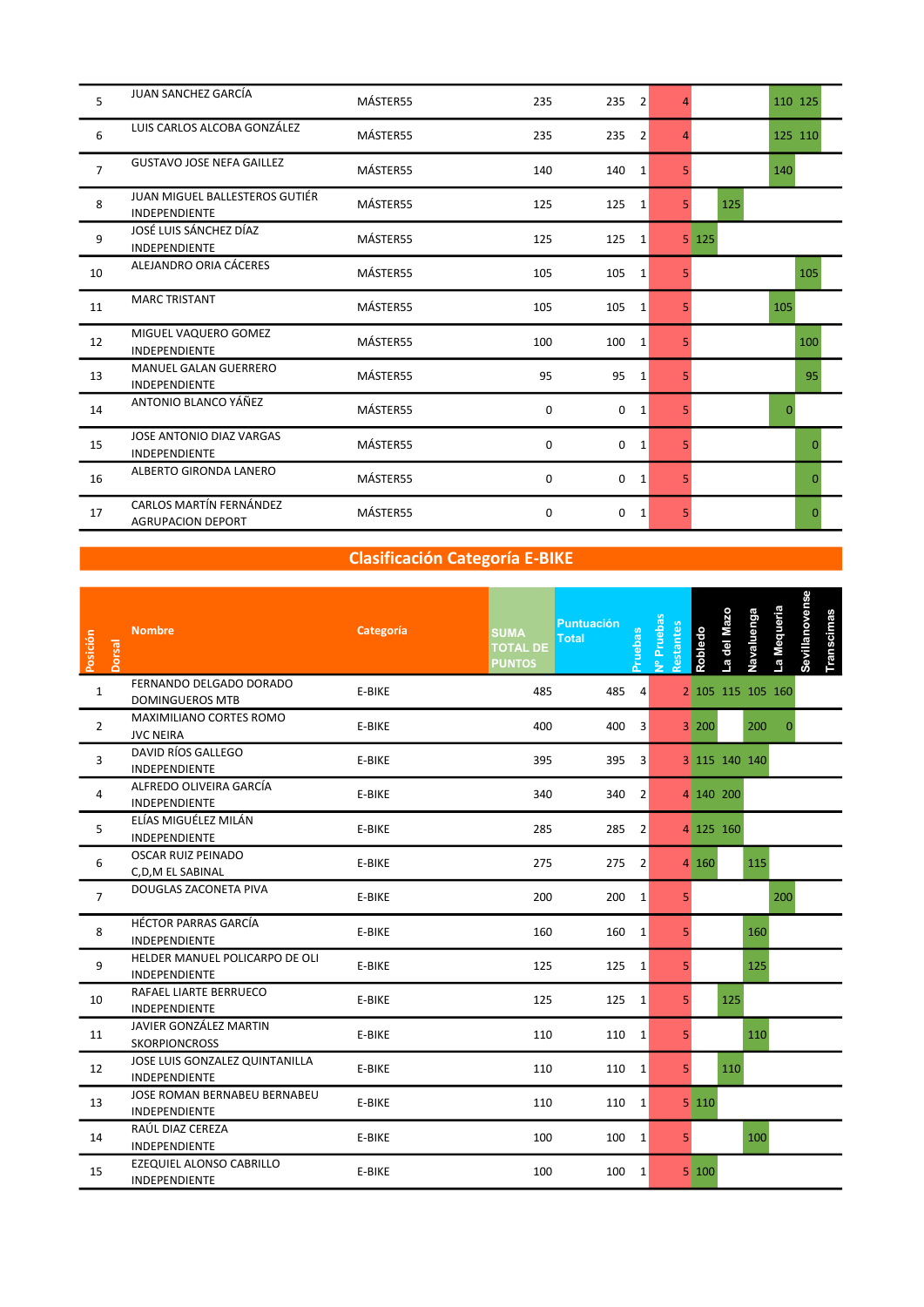|         | I IN 4<br>PANIAC<br><b>VASC</b><br>$\mathbf{v}$ |       |            | $\sim$ $\sim$ | OF |  |
|---------|-------------------------------------------------|-------|------------|---------------|----|--|
| ᅩ<br>__ | $\sim$<br>SΚ<br>ORPIO<br><b>INC</b>             | -BIKE | --<br>$ -$ | --<br>$ -$    |    |  |

### Clasificación Categoría GRAVEL

| Posición<br>orsal | <b>Nombre</b>                                 | Categoría | <b>SUMA</b><br><b>TOTAL DE</b><br><b>PUNTOS</b> | Puntuación<br>Total | ebas                    | ruebas<br>tes<br>$\frac{1}{10}$<br><u>ռ</u> | 유<br>ਨ    | nga<br>Œ | Mequeria    | villanoven<br>nscimas<br>တိ |
|-------------------|-----------------------------------------------|-----------|-------------------------------------------------|---------------------|-------------------------|---------------------------------------------|-----------|----------|-------------|-----------------------------|
|                   | ADOLFO DE LOS RÍOS POZO<br><b>NUTRIOBELIX</b> | GRAVEL    | 720                                             | 720                 | $\overline{4}$          |                                             | $2 \ 200$ |          | 160 200 160 |                             |
| $\overline{2}$    | DANIEL PLAZA GÓMEZ<br><b>BUHO BIKE CONTRA</b> | GRAVEL    | 200                                             | 200                 | $\overline{\mathbf{1}}$ |                                             |           |          |             | 200                         |
| 3                 | CESAR VARELA DIAZ<br>INDEPENDIENTE            | GRAVEL    | 200                                             | 200                 | -1                      |                                             |           | 200      |             |                             |
|                   | JAVIER MARTÍNEZ ALONSO                        | GRAVEL    | 160                                             | 160                 | $\overline{1}$          |                                             |           |          | 160         |                             |
| 5                 | JESUS SANTERVÁS BLASCO<br>CD EL TIEMBLO BTT   | GRAVEL    | 140                                             | 140                 |                         |                                             |           | 140      |             |                             |

## Clasificación Categoría SÉNIOR FEMENINO

| Posición<br><b>Dorsal</b> | <b>Nombre</b>                                     | Categoría       | <b>SUMA</b><br><b>TOTAL DE</b><br><b>PUNTOS</b> | <b>Puntuación</b><br><b>Total</b> | Pruebas        | Pruebas<br>Restantes<br>$\frac{9}{2}$ | Robledo | del Maz | Navaluenga | La Mequeria | <b>Sevillanovense</b> | <b>Transcimas</b> |
|---------------------------|---------------------------------------------------|-----------------|-------------------------------------------------|-----------------------------------|----------------|---------------------------------------|---------|---------|------------|-------------|-----------------------|-------------------|
|                           | LYDIA RUIZ PENELLA                                | SÉNIOR FEMENINO | 400                                             | 400                               | 2              |                                       |         |         |            |             | 200 200               |                   |
| $\overline{2}$            | EUGENIA APARICIO MARTÍNEZ<br><b>INDEPENDIENTE</b> | SÉNIOR FEMENINO | 340                                             | 340                               | $\overline{2}$ |                                       |         |         | 200        |             | 140                   |                   |
| 3                         | ANDREA HIGUERA GOMEZ<br>INDEPENDIENTE             | SÉNIOR FEMENINO | 160                                             | 160                               | 1              |                                       |         |         |            |             | 160                   |                   |
| 4                         | LUZ MARÍA CORTES SANTOS                           | SÉNIOR FEMENINO | 160                                             | 160                               | 1              |                                       |         |         |            | 160         |                       |                   |
| 5                         | SARA LOPEZ GONZALEZ<br><b>CLUB MAMMOTH</b>        | SÉNIOR FEMENINO | 160                                             | 160                               | 1              |                                       |         |         | 160        |             |                       |                   |
| 6                         | CLARA BLANCO MUÑOZ                                | SÉNIOR FEMENINO | 0                                               | $\mathbf 0$                       | 1              |                                       |         |         |            |             |                       |                   |
|                           | PAULA ACOSTA FERNÁNDEZ                            | SÉNIOR FEMENINO | $\Omega$                                        | 0                                 | 1              |                                       |         |         |            |             |                       |                   |
| 8                         | <b>ELI CALDAS</b>                                 | SÉNIOR FEMENINO | 0                                               | 0                                 | 1              |                                       |         |         |            |             |                       |                   |

### Clasificación Categoría MÁSTER 35 FEMENINO

| Posición | <b>Nombre</b><br>orsal                              | Categoría          | <b>SUMA</b><br><b>TOTAL DE</b><br><b>PUNTOS</b> | <b>Puntuación</b><br>Total | ebas   | <b>Pruebas</b> | හි<br>stante | $\circ$<br>ō<br>oble |           | uenga | Mequeria | Sevillanoven<br>Transcimas |
|----------|-----------------------------------------------------|--------------------|-------------------------------------------------|----------------------------|--------|----------------|--------------|----------------------|-----------|-------|----------|----------------------------|
|          | RAQUEL RODRIGUEZ RODRIGUEZ<br>MTB MADRID RÍO        | MÁSTER 35 FEMENINO | 500                                             | 500                        | $_{3}$ |                |              |                      | 3 140 160 |       | 200      |                            |
|          | MARÍA DEL CARMEN ARAGÓN MIGUEL<br>CLUB TRIATLÓN SAM | MÁSTER 35 FEMENINO | 200                                             | 200                        | 1      |                |              |                      |           |       |          | -200                       |
| 3        | MONICA NAVARRO QUIROGA<br>PACO MANCEBO              | MÁSTER 35 FEMENINO | 200                                             | 200 1                      |        |                |              |                      |           | 200   |          |                            |
| 4        | PALOMA ORTIZ YGARZA<br>SPORTSDEALER RACI            | MÁSTER 35 FEMENINO | 200                                             | 200 1                      |        |                |              |                      | 200       |       |          |                            |
| 5        | <b>ENARA HERRAN</b><br>FRENO AL ICTUS               | MÁSTER 35 FEMENINO | 200                                             | 200                        | 1      |                |              | 5 200                |           |       |          |                            |
| 6        | MARIA CHAMORRO PEREZ<br>INDEPENDIENTE               | MÁSTER 35 FEMENINO | 160                                             | 160                        |        |                |              |                      |           |       |          | 160                        |